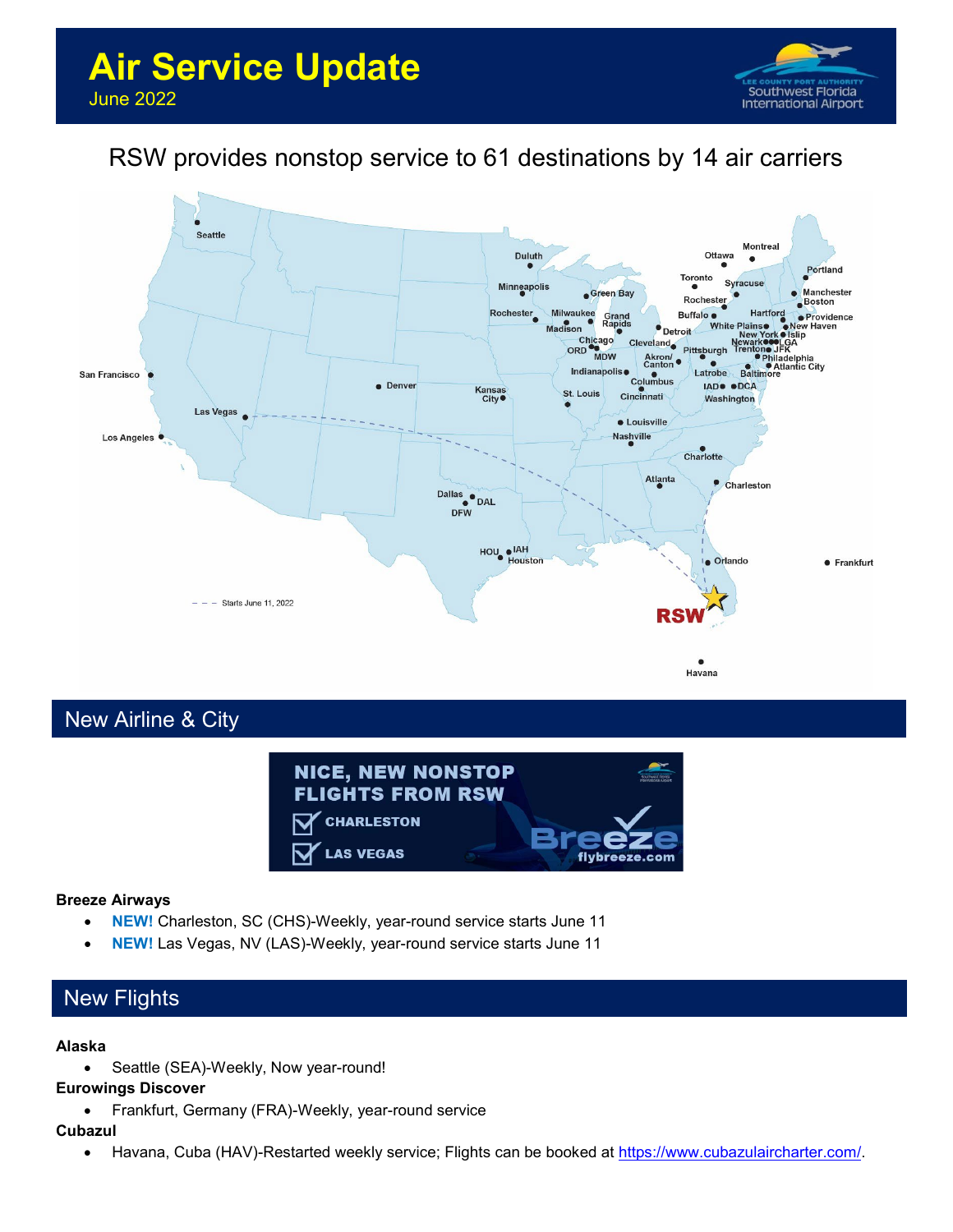## Current Nonstop Destinations by Airport

### **DOMESTIC NONSTOP DESTINATIONS**

- 1. Akron/Canton (CAK)-Spirit
- 2. Albany (ALB)-Southwest
- 3. Atlanta (ATL)-Delta, Southwest
- 4. Atlantic City (ACY)-Spirit
- 5. Baltimore/Washington (BWI)-Southwest
- 6. Boston (BOS)-Delta, JetBlue, Spirit
- 7. Buffalo (BUF)-Frontier, Southwest
- 8. Charleston (CHS)-Breeze
- 9. Charlotte (CLT)-American
- 10. Chicago-Midway (MDW)-Southwest
- 11. Chicago-O'Hare (ORD)-American, Southwest, Spirit, United
- 12. Cincinnati (CVG)-Delta, Frontier, Southwest
- 13. Cleveland (CLE)-Frontier, JetBlue, Southwest, Spirit, United
- 14. Columbus (CMH)-Southwest, Spirit, United
- 15. Dallas-Fort Worth (DFW)-American
- 16. Dallas-Love (DAL)-Southwest
- 17. Denver (DEN)-Frontier, Southwest, United
- 18. Detroit (DTW)-Delta, Spirit
- 19. Duluth, MN (DLH)-Sun Country
- 20. Grand Rapids (GRR)-Frontier, Southwest
- 21. Green Bay (GRB)-Sun Country
- 22. Hartford (BDL)-JetBlue, Southwest, Spirit
- 23. Houston-Hobby (HOU)-Southwest
- 24. Houston-Intercontinental (IAH)-United
- 25. Indianapolis (IND)-Frontier, Southwest, Spirit, United
- 26. Islip-Long Island (ISP)-Frontier
- 27. Kansas City (MCI)-Southwest, Spirit
- 28. Latrobe (LBE)-Spirit
- 29. Las Vegas (LAS)-Breeze
- 30. Los Angeles (LAX)-United
- 31. Louisville (SDF)-Southwest, Spirit
- 32. Madison (MSN)-Sun Country

## Nonstop Destinations by Airline

## **DOMESTIC AIRLINES**

## **Alaska Airlines (AS)**

- Seattle (SEA)-Now year-round!
- **American Airlines (AA)** 
	- Charlotte (CLT)
	- Chicago-O'Hare (ORD)
	- Dallas/Fort Worth (DFW)
	- Philadelphia (PHL)
	- Washington, D.C.-Reagan National (DCA)
- **Avelo Airlines (XP)**
	- New Haven (HVN)

## **Breeze Airways (MX)**

- Charleston (CHS)-New! Starts June 11
- Las Vegas (LAS)-New! Starts June 11
- **Delta Air Lines (DL)**
	- Atlanta (ATL)
	- Boston (BOS)
	- Cincinnati (CVG)
	- Detroit (DTW)
	- Minneapolis/St. Paul (MSP)
	- New York-Kennedy (JFK)
	- New York-LaGuardia (LGA)
- 33. Manchester (MHT)-Spirit
- 34. Milwaukee (MKE)-Frontier, Southwest, Spirit, Sun Country, United
- 35. Minneapolis/St. Paul (MSP)-Delta, Southwest, Spirit, Sun Country
- 36. Nashville (BNA)-Southwest
- 37. Newark (EWR)-JetBlue, Spirit, United
- 38. New Haven (HVN)-Avelo
- 39. New York-Kennedy (JFK)-Delta, JetBlue
- 40. New York-LaGuardia (LGA)-Delta, JetBlue
- 41. Omaha (OMA)-Frontier
- 42. Orlando (MCO)-Frontier, Southwest
- 43. Philadelphia (PHL)-American, Frontier, Spirit
- 44. Pittsburgh (PIT)-Southwest, Spirit
- 45. Portland (PWM)-Frontier
- 46. Providence (PVD)-Frontier, JetBlue, Southwest
- 47. Rochester, MN (RST)-Sun Country
- 48. Rochester, NY (ROC)-Southwest
- 49. San Francisco (SFO)-United
- 50. Seattle (SEA)-Alaska
- 51. St. Louis (STL)-Southwest, Spirit, Sun Country
- 52. Syracuse (SYR)-Frontier
- 53. Trenton (TTN)-Frontier
- 54. Washington, D.C.-Reagan National (DCA)- American, JetBlue, Southwest
- 55. Washington, D.C.-Dulles (IAD)-United
- 56. White Plains (HPN)-JetBlue

## **INTERNATIONAL NONSTOP DESTINATIONS**

- 57. Frankfurt, Germany (FRA)-Eurowings Discover
- 58. Havana, Cuba (HAV)-Cubazul
- 59. Montreal, Canada (YUL)-Air Canada/Rouge
- 60. Ottawa, Canada (YOW)-WestJet
- 61. Toronto, Canada (YYZ)-Air Canada/Rouge, WestJet

### **Frontier Airlines (F9)**

- Buffalo (BUF)-Seasonal
- Cincinnati (CVG)
- Cleveland (CLE)
- Denver (DEN)
- Grand Rapids (GRR)-Seasonal
- Indianapolis (IND)-Seasonal
- Islip-Long Island (ISP)-Seasonal
- Milwaukee (MKE)-Seasonal
- Omaha (OMA)-Seasonal
- Orlando (MCO)-Seasonal
- Philadelphia (PHL)

**JetBlue Airways (B6)** • Boston (BOS)

• Newark (EWR)

• Portland (PWM)-Seasonal • Providence (PVD)-Seasonal

• Cleveland (CLE)-Seasonal • Hartford (BDL)-Seasonal

• New York-Kennedy (JFK)

• Syracuse (SYR)-Seasonal • Trenton (TTN)-Seasonal